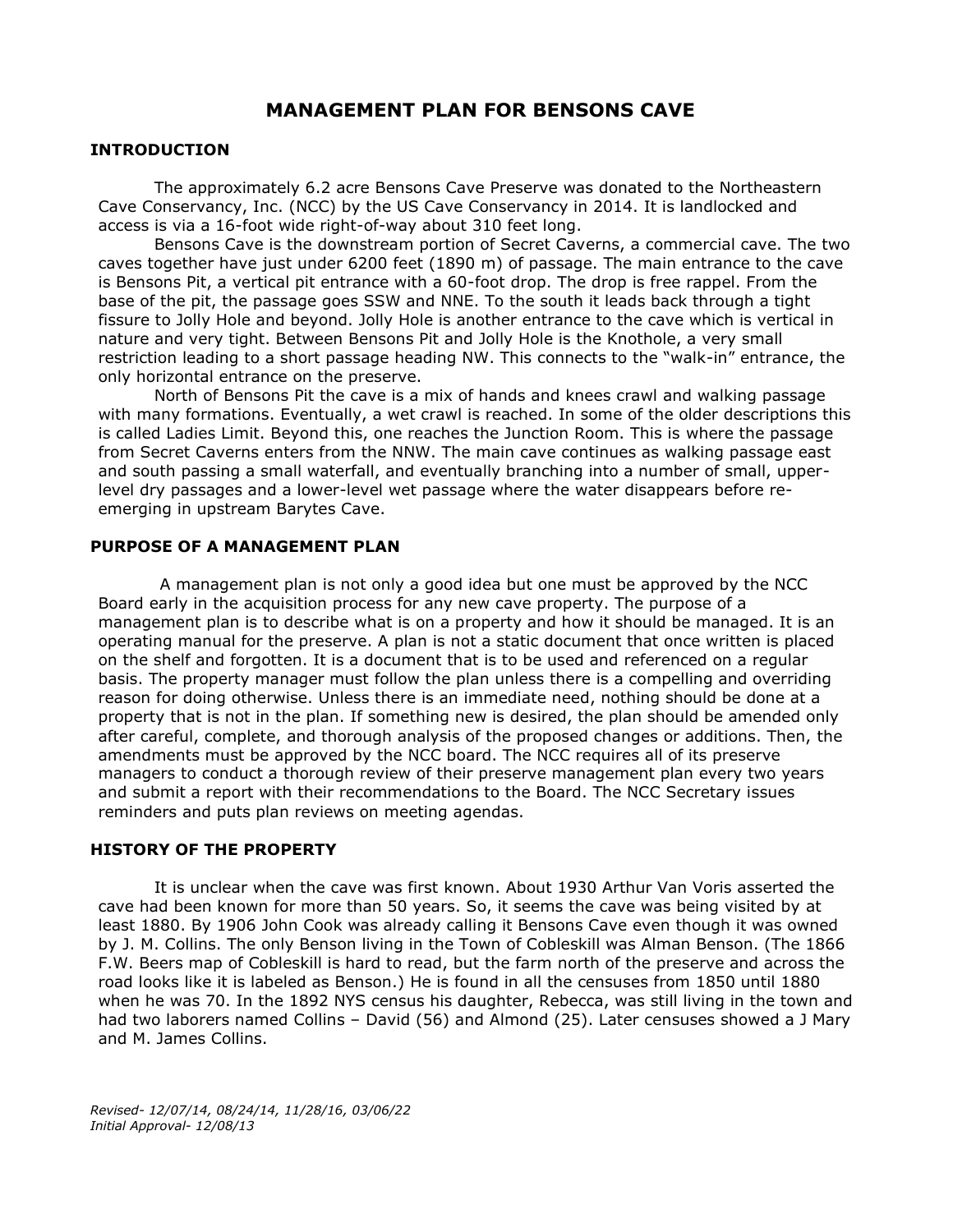John Cook in 1906 discusses the cave and gives its length as 1040 feet. Cook says the cave was at one time well decorated but that the formations "have been broken to pieces by collectors." Van Voris wrote that the cave had "rooms with stalactite and stalagmite and rock crystal formations and yet, unless entirely removed, such formations are not to be found today."

In 1928 Arthur Van Voris and his crew visited the cave and he described it in *The Lesser Caverns of Schoharie County*. The description seems to be only of that part of the cave near the walk-in entrance.

The same year, Secret Caverns was discovered. It was open to the public in 1929, but the tour was more like a caving trip. Visitors had to descend a rope and then crawl for almost 200 feet. By 1930, ladders (later replaced by steps), lights, and walkways had been installed.

In *Underground Empire* (1948) Clay Perry called it the Minister's Cave and says that it "could be entered once beneath the old portal of Howe Cave" and "it has an artificial extent of over 1000 feet." (It is this sort of material that makes *Underground Empire* a less than reliable source of solid information.) His description seems to suggest the cave ended at the wet crawls.

In the winter of 1949-50, Dick Kenyon went into Secret Caverns and "explored downstream from the waterfalls for over half a mile" with another boy. They came to a large room and leaving "their names on the wall, they returned to Secret and on out." In the Spring of 1950, "Wes Wickenhofer guided a party into Benson Cave for over a half mile to a big room from which he could find no other passage. He did find Dick's name and placed his beside it. Later, in talking it over, they discovered that the other party in each case had come in from another direction and been unable to find the continuation." On 2 July 1950 during the Tri-County Grotto's 2nd annual outing, a group of 19 did the first entrance-to-entrance trip.

The cave was closed to visitation in the 60s, 70s, and 80s and most of the trips were sneak trips. (Alex Bartholomew reports that his father "worked at Secret Caverns as a tour guide for 7 years through high school and college and did a "legal" through trip from Secret out through Bensons in the mid 1960's where they lowered rope ladder down the Bensons entrance before going in through Secret.")

Chuck Porter reports that when he, Vic Baker, and others from RPI visited the cave "in the late '60s it was a museum of 3- and 4-digit NSS numbers carbided on the walls." More recent visits show they are no longer visible.

The United States Cave Conservancy was formed in 1993 and acquired the cave from Andrew Rutsky in September 1993.

A dig in the early 2000s in the southeast part of the cave yielded about 165 feet of cave. This was subsequently extended another 20 feet.

### **RESOURCES**

#### *UNDERGROUND RESOURCES*

- BIOLOGICAL
	- o One species of cave-adapted amphipod, *Stygobromus alleghenisis*, likely exists in the cave. This species has not been found in the cave, but it is common throughout the caves of the area and is expected to exist in Bensons Cave. No special precautions are in place to protect the amphipod as normal caving activities do not seem to have an adverse impact on its population. Also likely to be present would be a cave cricket, *Ceuthophilus maculatus*, the cave moth, *Scoliopteryx libatrix*, harvestmen, *Leiobunum* sp., and snails, *Mesomphix* sp.
	- o Two informal bat counts were done in 2006 and 2008. The 2006 count on February 22 included 37 little browns, 8 *septentrionalis*, 1 small-footed, 1 big brown, 39 tri-colored, and 3 unidentified, for a total of 89. The 2008 survey done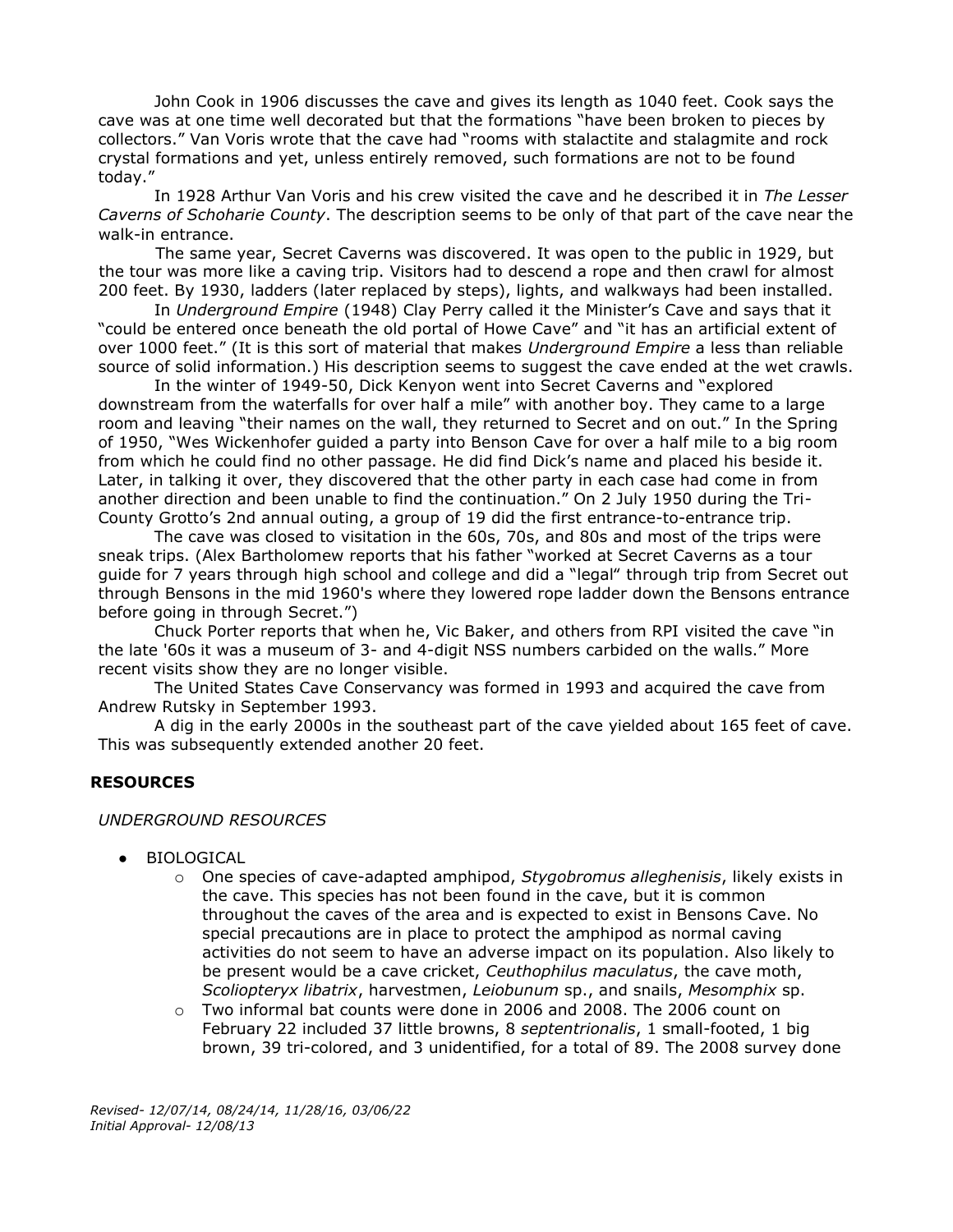March 22 found only 5 bats; 4 little browns and 1 tri-colored. In March of 2014 a DEC survey found 9 little browns, 3 small-footed, and one unknown myotis. As of Winter 2022, no further surveys have been conducted in the cave. White Nose Syndrome which has nearly destroyed the bat population was discovered in 2006, with its epicenter in the non-commercial section of Howe Caverns.

### ● GEOLOGICAL & HYDROLOGICAL

Most of Bensons Cave is developed in the Manlius limestone, though the entrance pits are in the Coeymans limestone, and south of the Secret-Bensons junction, the stream enters the Rondout dolostone. All are Devonian or Silurian in age. The rocks dip approximately 120 feet per mile to the south.

Bensons is the downstream section of the Secret-Bensons system. Water sinking in Secret enters Bensons at the Junction Room. The water continues east and south. Dye tracing has revealed that the water is next seen in Barytes Cave, the first major side passage in the historic Howe Caverns system. (Barytes was severed from Howe Caverns by quarrying.) Barytes and Howe Caverns have been dye traced to resurge together at No Admittance Spring after traversing the old cement mines under the quarry. It could be argued that Howe and Secret Caverns are hydrologically connected at this resurgence.

An ephemeral stream does enter the Bensons Cave (walk-in) entrance. It is unclear where this water goes. It does not seem to have ever been dye-traced.

The whole system presents something of a mystery as much of the main stream passage is not developed down the dip or along the strike. It has recently been suggested that the cave may represent a remnant of a now-gone surface topography. (This would explain the number of infilled domes found especially along the commercial section of Secret Caverns.)

● PALEONTOLOGICAL

The Helderberg limestones in which the cave is formed are well known for their fossils. However, no unique paleontological resources are currently known to exist in the cave.

● ARCHEOLOGICAL

No resources are known to exist in the cave.

● HISTORICAL

No resources are known to exist in the cave.

### *SURFACE RESOURCES*

● BIOLOGICAL

Bensons Cave preserve is entirely wooded. The forest is a typical northeastern hardwood forest whose predominant species are hemlock (*Tsuga canadensis*), red oak (*Quercus*  sp.), white ash (Fraxinus americana) (most of the ash are dead or dying due to Emerald Ash Borer), beech (*Fagus grandifolia*) (most of the beech exhibit beech bark disease),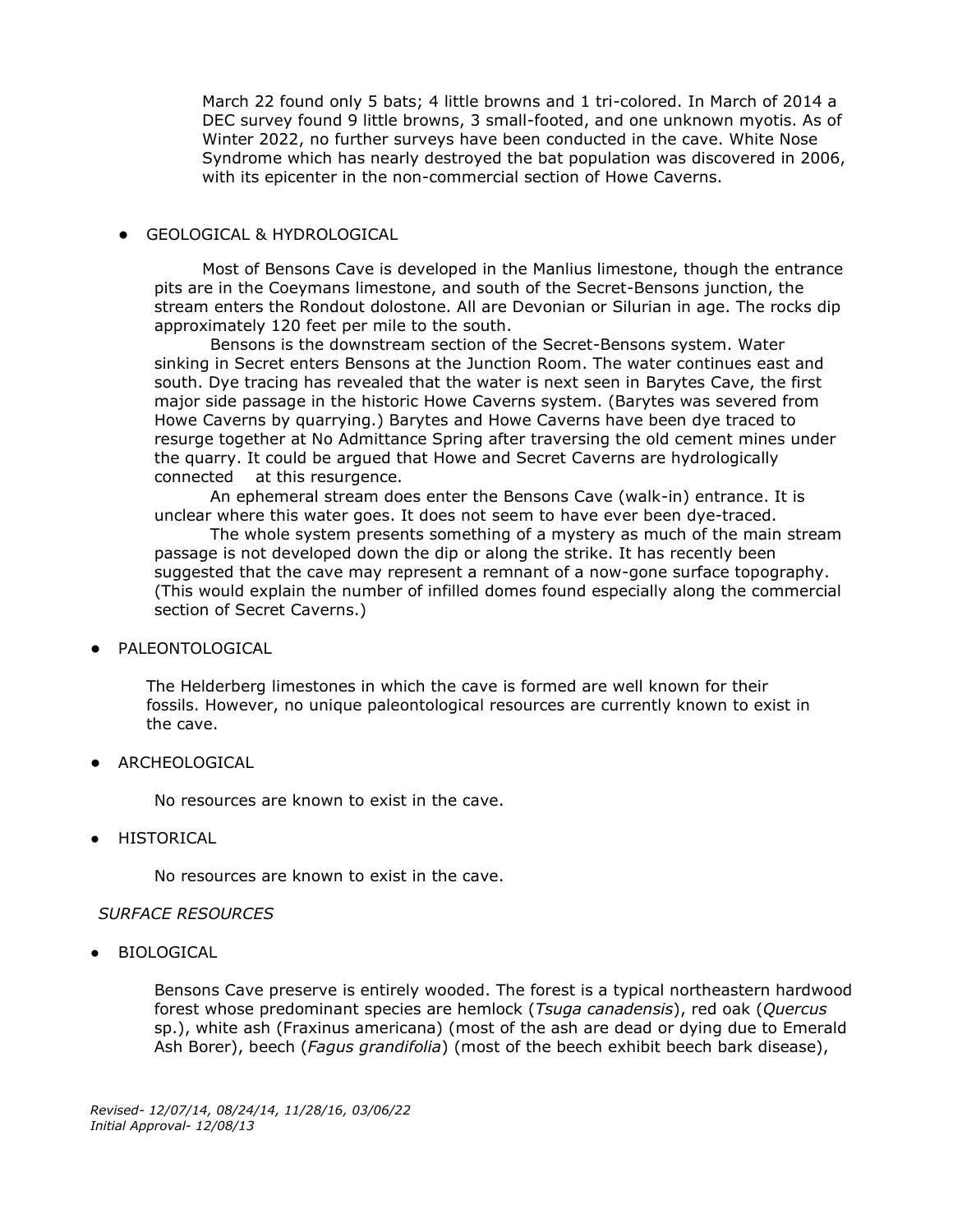sugar maple (*Acer saccharum*), cherry (*Prunus serotina*), basswood (*Tilia americana*), and hop hornbeam (*Ostrya virginiana*). There is an under story of tree saplings. Ground cover consists of sedges (*Carex* sp.), the christmas fern (*Polystichum acrostichoides*), the interrupted fern (*Osmunda claytoniana*), and wild ginger (*Asarum canadense*). Animals include, but are not limited to Red Squirrel, Eastern Gray Squirrel, Chipmunk, White-tail Deer, and probably an occasional coyote. Some snakes probably use the property. The redback salamander (*Plethodon cinereus*) is undoubtably on the preserve. Other salamanders that present might be present include the spotted salamander (*Ambystoma maculatum*) and the Jefferson salamander (*Ambystoma jeffersonianum*). Also, the red eft (*Notophthalmus viridescens viridescens*) is most likely present. A variety of birds use the parcel and the surrounding area. These could include Red-tail Hawk, sharp-shinned hawk, owls, mourning dove, wood thrush, vireos, and chickadees.

GEOLOGICAL & HYDROLOGICAL

A stream enters the north side of the property and sinks into the walk-in entrance of Bensons Cave. This stream originates on parcels to the North of the preserve which are primarily devoted to agricultural activities, mostly hay and cattle. Because of the large number of sink and solutionally-enlarged joints, there is no other surface water. The Kalkberg limestone is visible at the top of all the sinks.

● PALEONTOLOGICAL

No resources are known to exist on the property. Some of the sinks and grikes might have acted as natural traps.

● ARCHEOLOGICAL

No resources are known to exist on the property.

● HISTORICAL

No resources are known to exist on the property.

## **ASSUMPTION OF RISK STATEMENT**

Cave exploration and hiking on karst terrain may involve risk or injury, even death from various hazards, both obvious and obscure, including, but not limited to, slippery and uneven ground, open pits, injury by acts of other people, falling, being struck by falling objects, becoming lost, the presence or sudden appearance of water, and hypothermia. All cave visitors will abide by the normally accepted rules of **[safe and conservation minded caving](http://www.caves.org/brochure/NSS%20Guide%20Color%20809.pdf)** as outlined by the **[National Speleological Society](http://www.caves.org/)**, 6001 Pulaski Pike, Huntsville, Alabama 35810-1122.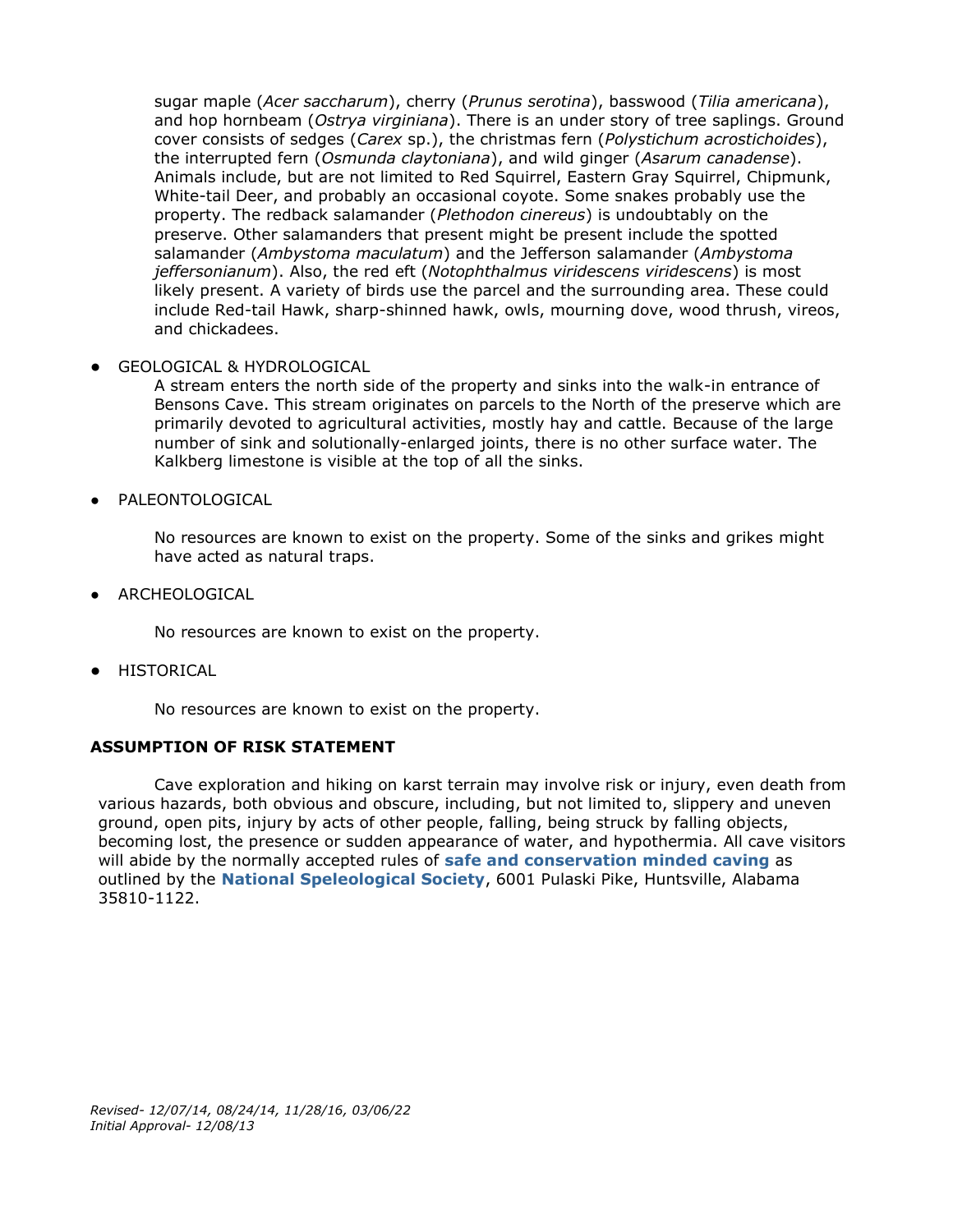## **ACCESS POLICY**

To obtain a permit, the trip leader will e-mail the manager requesting a specific date. A permit for that date listing the trip leader will be issued. On the front of the permit will be a place for trip participants to enter their names. The trip permit must be displayed in a windshield of the groups 's parked vehicles.

The cave will be closed for bat hibernation for a period specified by the Endangered Species unit of the New York State Department of Environmental Conservation.

The following additional rules shall be followed:

- 1. Minimum party size is 4. At the Preserve Manager's discretion, permission may be granted to party sizes of 2 or 3. No solo caving is permitted.
- 2. Each party member must be proficient in vertical caving techniques and must have his or her own vertical gear with which he or she is familiar.
- 3. Visitors are strictly forbidden from continuing north into Secret Caverns past the NO TRESPASSING sign.
- 4. It is recommended that visitors going beyond the wet crawl north of the Bensons Pit wear an article of clothing such as a wetsuit that protects from immersion into the water in the cave.

## **USE CONFLICTS**

At present there do not appear to be any use conflicts. Should a conflict arise between recreational caving and digging, the recreational caving shall take precedence.

If bat surveys reveal the presence of any endangered or threatened species, the NCC shall consider appropriate access restrictions, including closing the cave containing them for the period recommended by the bat specialist of the Endangered Species Unit of the NYS Department of Environmental Conservation.

### **RESEARCH RULES**

- 1. All research carried out on the NCC preserve must meet the following criteria:
- 2. Researchers must initially contact the NCC science coordinator
- 3. The goals and objectives of the research must be clearly defined.
- 4. There must be a clear beginning and end to each project, with the exception of longterm monitoring studies.
- 5. The work must not cause permanent damage to any caves, natural features, native biota, or historical resources nor interfere with natural hydrologic or chemical processes.
- 6. The research plan must assure the maximum safety of all concerned.
- 7. The work must not interfere with the "experience" of other property visitors.
- 8. Unless specifically authorized by the NCC Board, researchers must operate within the confines of the established management plans for each property.

## **EXPLORATION RULES**

The potential exists for leads at the southeast end of the cave. This includes digs and a narrow, blowing crack at the downstream end of the cave. All dig projects must be approved by the preserve manager.

*Revised- 12/07/14, 08/24/14, 11/28/16, 03/06/22 Initial Approval- 12/08/13*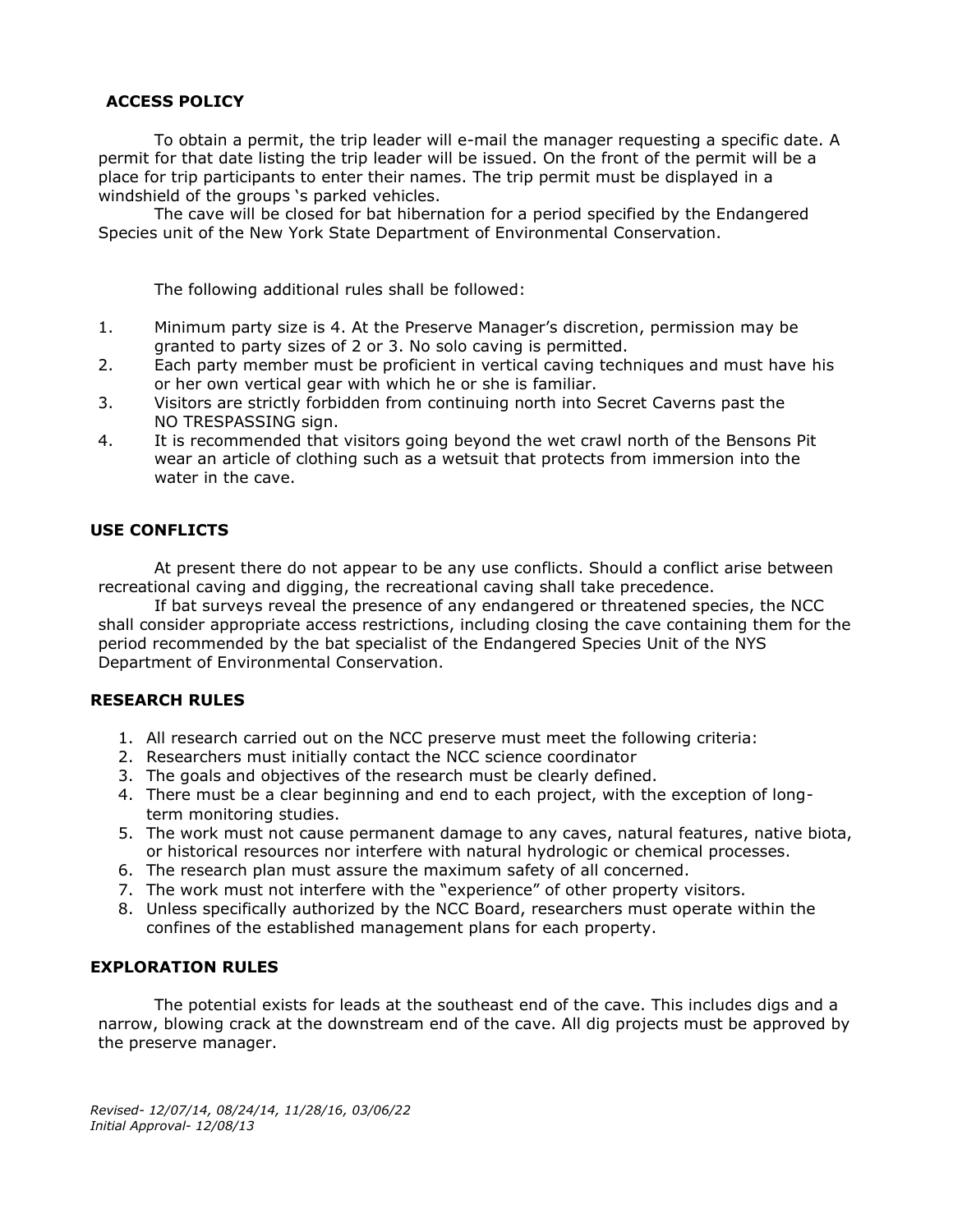- 1. The exploration party should be explicit in indicating what part of the cave will be explored when they ask for permission to enter the cave.
- 2. Any digging projects will have to be approved by the preserve manager. Persons proposing a dig project shall submit a plan to the manager detailing where they plan to dig, how long they plan to dig, and where they plan to dispose of the spoils. Plans should also include how the diggers plan to remediate the dig should it be abandoned. Projects that include potential passage modification require specific approval from the preserve manager. Any dig that is not worked on for more than six months shall be considered abandoned and any subsequent work in the same area will require manager approval.

## **PUBLICITY POLICY**

The cave is not publicized in magazines or newspapers of general circulation. Caver's publications like *The Northeastern Caver* and the *NSS News* may contain information on the latest discoveries. Grotto publications may also have information, but again these have limited circulation and usually do not give locations. The permit should have a condition forbidding the posting of locations directly or indirectly on the internet.

## **SURFACE MANAGEMENT**

The entire property is wooded. There are numerous sinks plus an ephemeral sinking stream on the land making it an excellent example of karst topography. Of all the sinks, three have cave entrances. All three connect with Bensons Cave, which underlies the eastern portion of the preserve.

There is a trail that runs from the west end of the ROW past Bensons Pit and ends at Bensons Cave (the so-called walk-in entrance). Because of the shallow topsoil and emergence of the Emerald Ash Borer in recent years, trail clearing/tree removal is a regular maintenance activity.

Garbage is visible in sinks east of the trail and in the southwest corner of the property. Volunteer work has been occasionally conducted to remove this garbage, with well over 1000 lbs. of garbage already removed, but additional work is recommended to fully remediate the issue.

## **MONITORING**

To know whether a plan is working requires monitoring. This may be as simple as driving by the preserve on a routine basis or more complicated strategies involving dataloggers and more. At this time, no specific monitoring is recommended other than regular bat counts.

## **RESCUE CONSIDERATIONS**

In Bensons Cave there are several locations that might pose a problem in the event of a rescue. These include: Jolly Hole, the Knothole, Bensons Pit, the wet crawls, and downstream of the Junction Room there are the following: a 6' to 7' climb just before the "wagon ruts" crawl and climb-down near the first waterfall (when one is following the water downstream rather than the open dry passage), and a climb-down at the second waterfall further downstream. Any stretcher rescue in the cave would entail hauling a patient up Bensons Pit. The size of the pit would require vertical hauling. Thus, in all cases, a patient placed in a stretcher will have to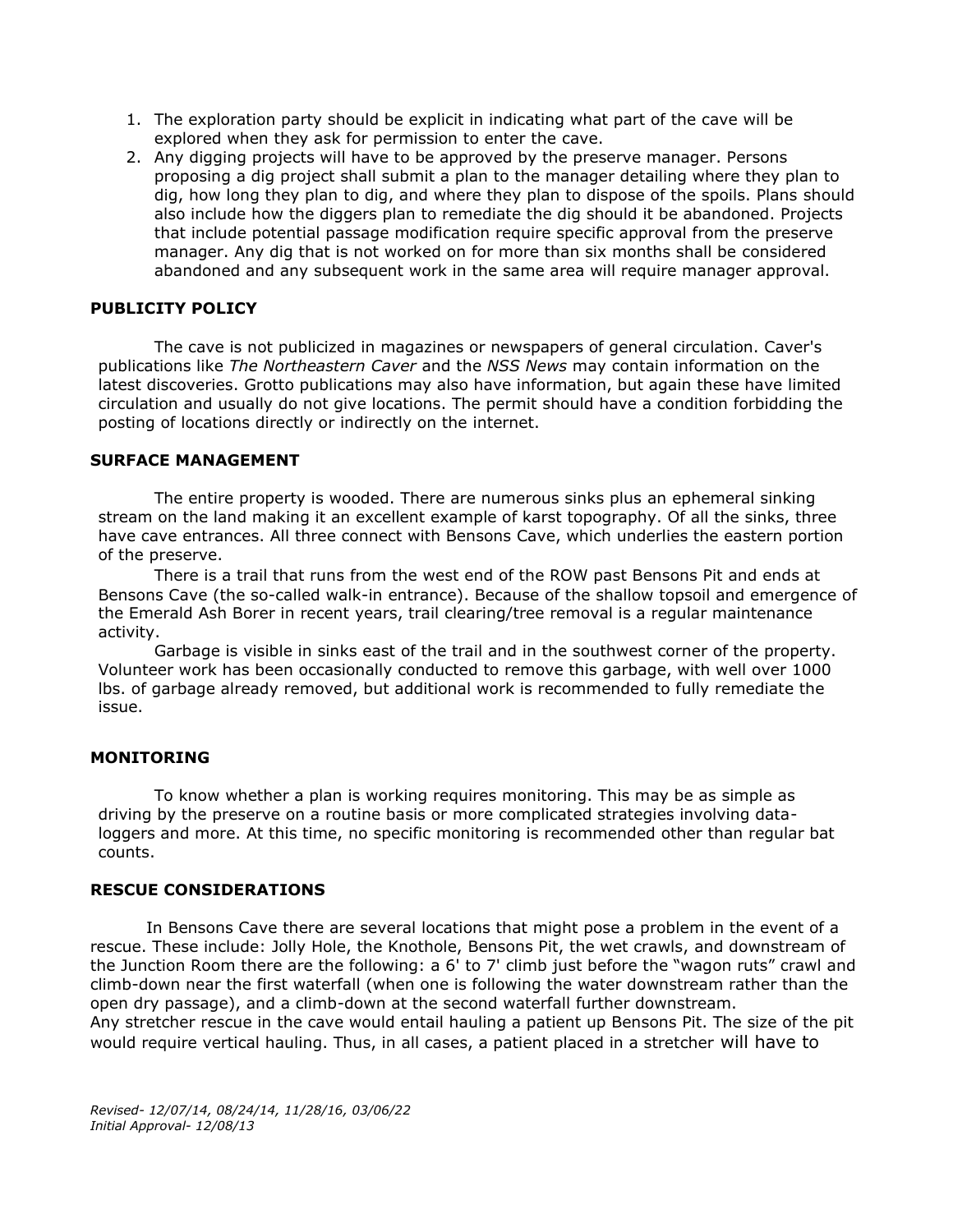have a seat harness put on him or her. Sufficient ropes would be needed to create a hauling rig from the trees surrounding the entrance to reduce rope rub, and to permit the vertical stretcher to clear the entrance. RJ Mallory of Secret Caverns has indicated that he is very much in favor of us using Secret Caverns as an exit point if it was deemed the better option during a rescue.

Jolly Hole and the Knothole are sufficiently tight that they could become locations of crevice rescues. Short of gating these (not recommended) there is little that can be done regarding the tightness. Jolly Hole is not used frequently as an entrance, so the walls tend to be slippery from decaying organic debris (leaves and branches). Walls should be checked and cleared of loose rocks, branches, *etc.* before attempting a vertical haul. The spot immediately at the bottom of Jolly Hole to the connector passage towards the main pit is fairly tight (tighter than any other parts of the connector passage). This might also be a spot where one might be entrapped. If a patient is injured in the connection between Jolly hole and Bensons Pit, it is advisable to take them out the main pit. If the patient must come out of Jolly Hole, some passage enlargement right before the bottom of the Jolly Hole pit might be necessary.

For the most part, the wet crawls are low-ceiling tight crawls where a patient will either need to be turtled, lap passed or dragged on the ground via a sheet/tarp. At one point the

passage is the shape of the number "8" and the largest cross section transitions from on the bottom to the top of the "8", 2-3 ft above the bottom of the stream passage. Due to a 4-6" opening at the bottom of this area, it may be difficult to drag a patient through this section. It may be necessary to put some sort of filler to span this gap; either some flat boards, a person lying on their back/stomach, or other means, depending on ceiling height.

At the end of the Rockeater dig near the downstream end of the cave is a small room. It can be tricky to turn around in it. Should someone get stuck trying to do so, the best thing to do would be to send another person in to visually and verbally assist the stuck person so that they can back out on their own power. Should the patient be injured for some other reason being dragged out via a tarp would be the best solution given the size and smoothness of the passage. .

There is a six-foot climb-down near the downstream end. If a patient had to be packaged at the bottom of this climb, at the very least a belay line should be tied to the litter to capture progress as it is lifted from the ground by a rescue team. The upper opening is about 3 feet tall, so it should be large enough to not need precise guidance for aiming the litter towards t. Depending on the size of the patent, a temporary upper anchor and full vertical haul rig may be more practical.

There is another climb and a very low wet passage downstream of the waterfall. This area is typically wet and cold. It may be possible to temporarily dam the stream for short stretches at a time, but it is not practical to permanently divert the water from this area. Most typical injuries from falls in this area would be relatively minor, such as sprained or broken ankles and wrists. The patient or group with the patient should be able to assist the patient out of the water and into the main passage without much difficulty.

Another consideration involves a search for a party thought to be in the cave. From Bensons Pit one can go SSW or NNE. While the former direction doesn't have much cave passage, one search team of thin individuals should go that way and out through the Knothole and the Bensons walk-in entrance. Two teams search toward the Junction Room. At this point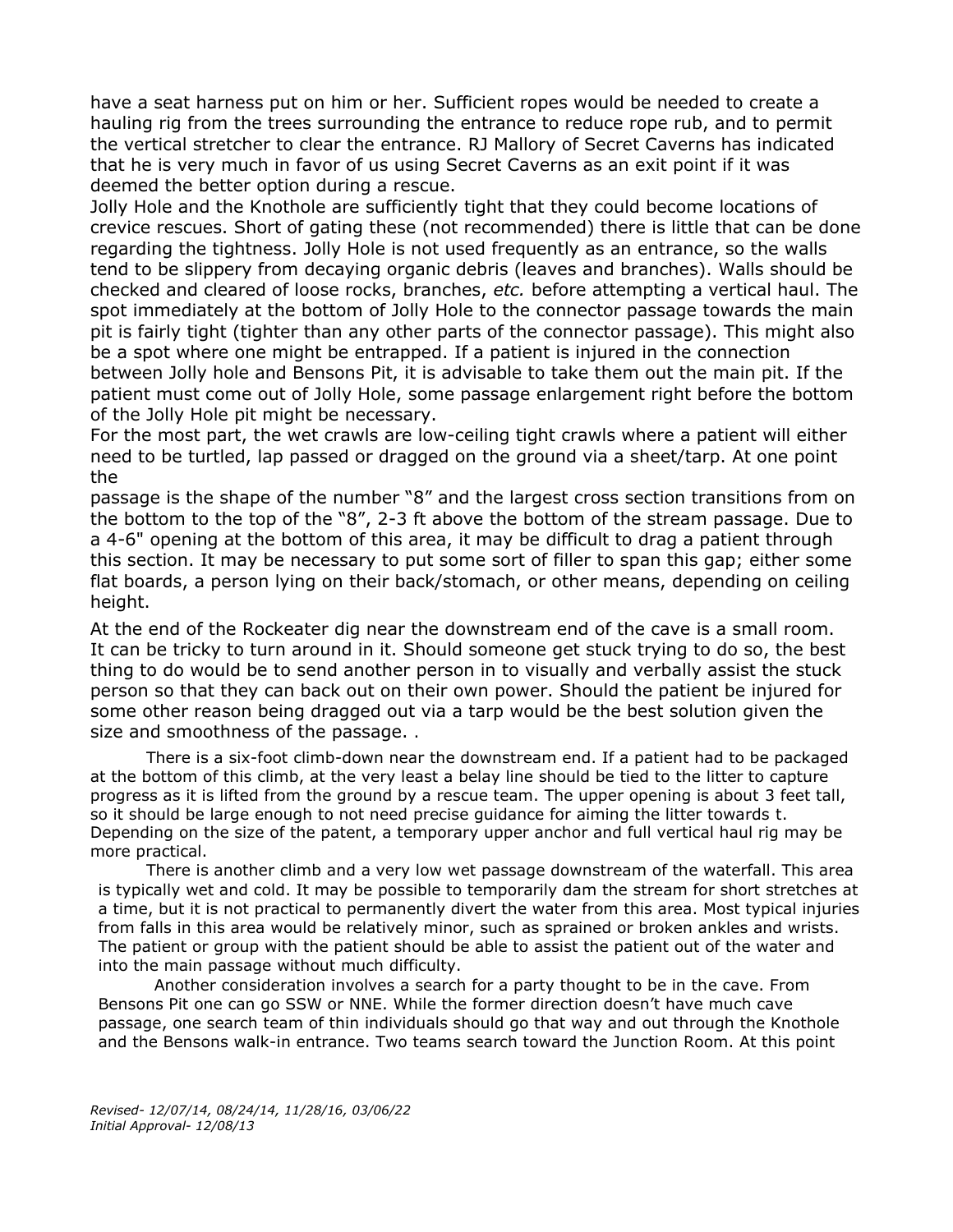one team would go downstream and the second would go upstream toward Secret. Consideration should be given to doing the Bensons/Secret search from the Secret side.

## **FUTURE PLANS**

- 1. At some point a modern Grade 5 survey of the cave should be done (latest survey is Grade 4, in 1976). It would assist in further exploration to know actual elevations.
- 2. Trails on the property could be extended to add further value to the preserve. Given the size and layout of the preserve approximately 1/2 mile of trails could be established.
- 3. Sinkhole trash removal volunteer days should continue.